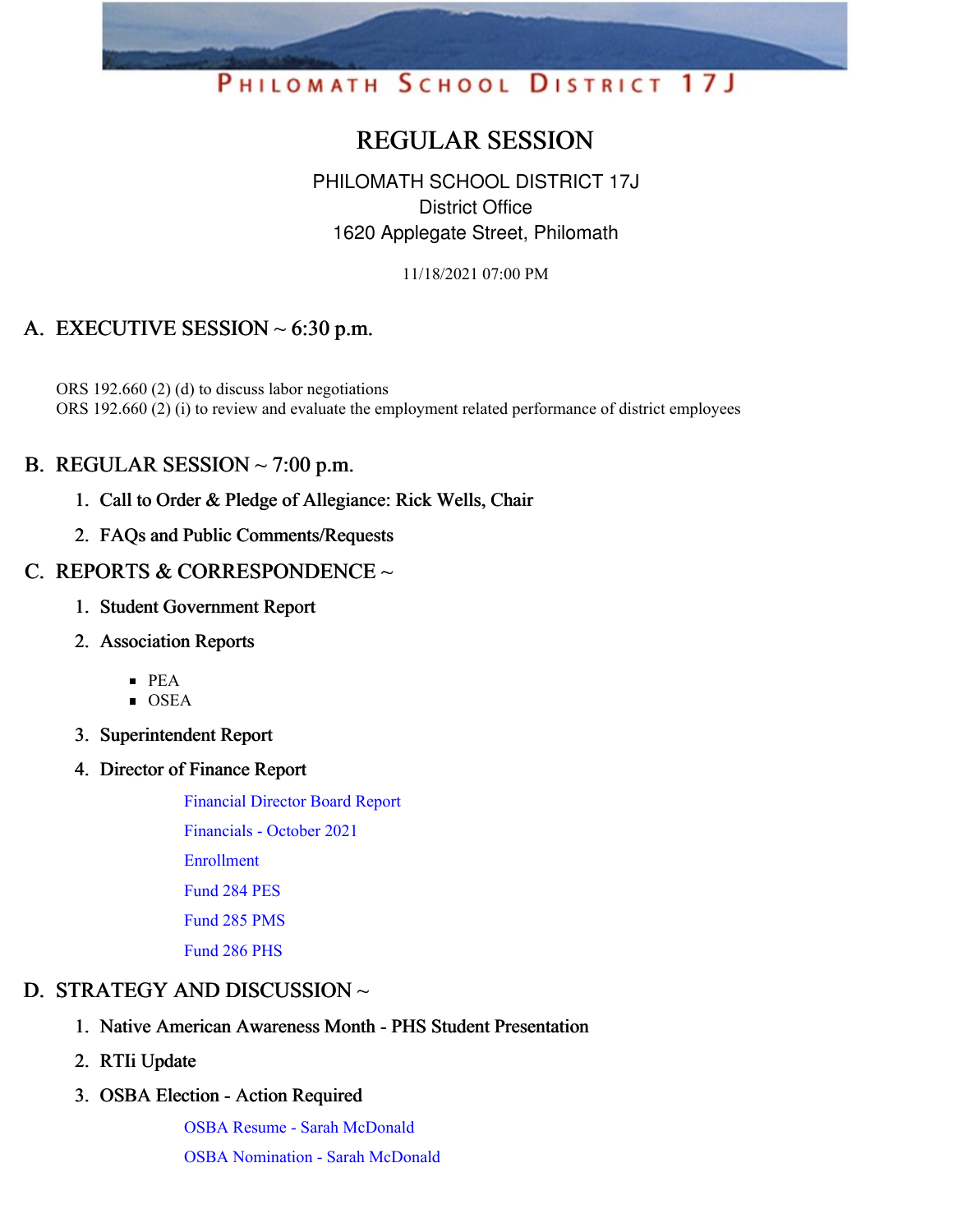OSBA [Resume](https://app.eduportal.com/documents/view/814199) - Jeff Davis OSBA [Nomination](https://app.eduportal.com/documents/view/814198) - Jeff Davis [OSBA](https://app.eduportal.com/documents/view/814226) Ballot

#### 4. MOU Agreements - Action Required

OSEA MOU - [Vaccine](https://app.eduportal.com/documents/view/814301) PEA - MOU Security [Cameras](https://app.eduportal.com/documents/view/814299)

#### 5. Policies (First Reading)

[Policy](https://app.eduportal.com/documents/view/814287) AC Policy [AC-AR](https://app.eduportal.com/documents/view/814288) Policy ACB - Every Student [Belongs](https://app.eduportal.com/documents/view/814296) ACB-AR - Bias Incident [Complaint](https://app.eduportal.com/documents/view/814297) Procedure [Policy](https://app.eduportal.com/documents/view/814289) BD BDA Policy [BDDH](https://app.eduportal.com/documents/view/814290) - Delete Policy [BDDH](https://app.eduportal.com/documents/view/814291) [Policy](https://app.eduportal.com/documents/view/814292) GBA Policy [IGBHA](https://app.eduportal.com/documents/view/814293) Policy [IBGHA](https://app.eduportal.com/documents/view/814294) - AR [Policy](https://app.eduportal.com/documents/view/814295) JB

### E. ACTION ITEMS  $\sim$

#### 1. Consent Agenda

Consent Agenda - [11/18/21](https://app.eduportal.com/documents/view/814933) [Check](https://app.eduportal.com/documents/view/814192) listing Regular [Minutes](https://app.eduportal.com/documents/view/814195) - Oct 21, 2021 Equity [Team/PSD](https://app.eduportal.com/documents/view/814298) Board Minutes 11/8/21 [Resolution](https://app.eduportal.com/documents/view/814194) 2122-02

#### 2. Surplus Property - Action Required

Surplus [Property](https://app.eduportal.com/documents/view/814207)

#### 3. KVCS/PHS Co-op Basketball

[KVCS/PSD](https://app.eduportal.com/documents/view/814196) Co-op Agreement

#### F. MEETING CLOSURE ~

- 1. Next Meeting Agenda Items
- 2. Board Reports & Thanks
- 3. Board Requests & Adjournment

#### G. IMPORTANT DATES

Nov 25-26 Thanksgiving Break

Nov 23 5:30 pm Boys Basketball Pie Auction